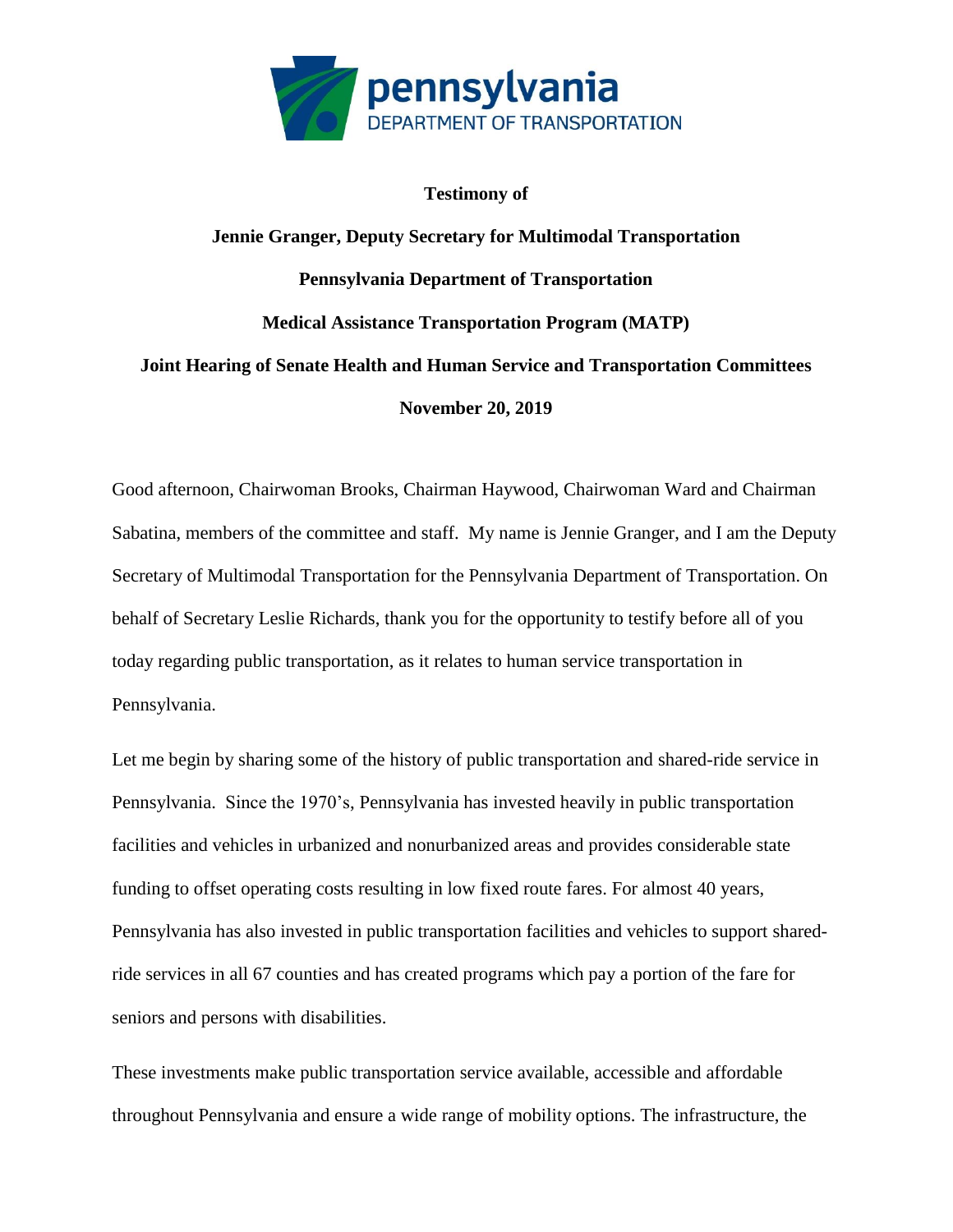resources, and the service are public and used by individuals as well as by a multitude of human service programs. We provide nearly 3.7 million rides per year to seniors and persons with disabilities across the state on our shared-ride system, connecting them to doctors, work, shopping and recreational activities that allow them to remain in their homes and participating as contributing members of society.

In addition to mobility and accessibility for those using transit, there are also workforce benefits across the Commonwealth as over 100,000 transit related jobs are available in both rural and urban areas. Having reliable and affordable transit options enables a higher quality of life when a user does not have to worry about how they will get to a doctor's appointment or has the option to go out with some friends. In addition, the secondary workforce effect is seen by those serving transit users whether it is in a doctor's office or restaurant.

With the passage of Act 19 in July of 2019, we have been participating in a work group led by the Department of Human Services along with the Department of Aging and the County Commissioners Association of PA to complete a study of the potential impacts to Human Service Transportation of brokering the Medical Assistance Transportation Programs. The study being completed by an outside consultant will provide an analysis of the current state of practice in Pennsylvania. It will also look at state and federal requirements of MATP and other publicly funded transportation provided in the Commonwealth that serve human service agencies. The analysis will also look at other states' experience with different models to provide MATP including those states that have gone to a full risk brokerage model such as was proposed in Act 40 passed in June of 2018.

The Department has met weekly with the work group and the consultant. In addition, we have participated in meetings with County Commissioners Association and the Pennsylvania Public